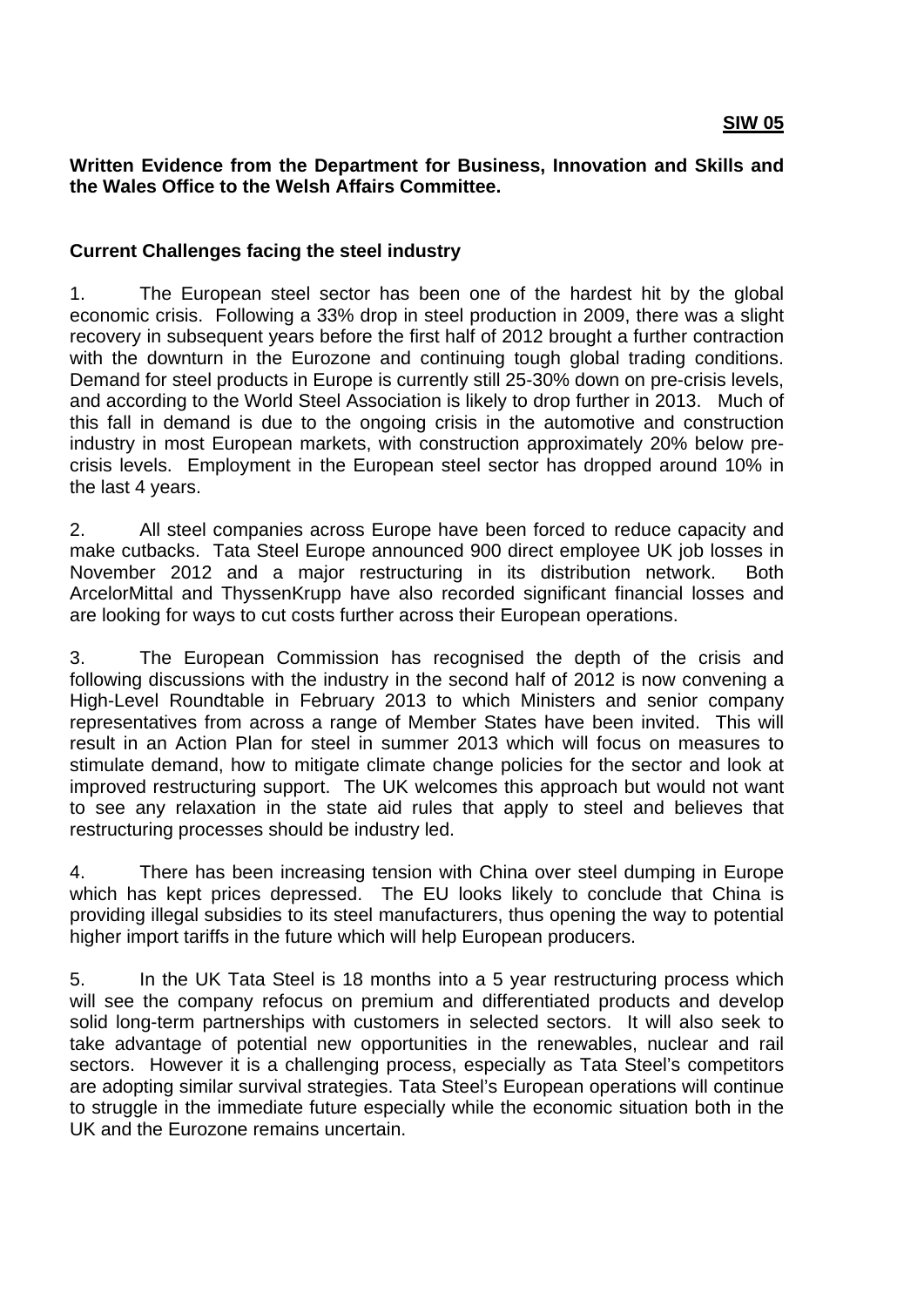## **The recent Tata Steel Ltd restructuring proposals, their potential impact in Wales and how these will be managed**

6. On 23rd November 2012, Tata Steel Europe announced 1,044 net redundancies (898 direct employees/146 agency and contractors) across its 19,000 UK workforce. The job losses will be spread across England and Wales in both the distribution and processing network.

7. This is a disappointing announcement especially so for South Wales which will lose 584 jobs. In Wales 500 of those net job losses will be in Tata's management and administration functions that operate across their sites at Port Talbot and Llanwern. Though some small manufacturing sites are closing in south east Wales, that work is being absorbed into other, larger sites and creating some new jobs including at Shotton, North Wales.

8. This is a worrying time for Tata Steel's UK workforce but the company has had to make hard commercial decisions in response to the global market situation and as part of long term strategic plans going forward. These difficult decisions will enable Tata Steel to be more competitive and better able to weather the challenging economic conditions.

9. At the time of the announcement, Tata committed to work hard to minimise the impact of job losses by looking at voluntary redundancies and cross matching people to other parts of the business. Tata have a good track record of minimising the impact of job losses and will avoid the need for compulsory redundancies wherever possible. Tata also have a good working relationship with the trade unions and have actively been engaging with unions as part of the consultation process.

10. UK Government Ministers have held meetings with Tata Steel and government departments have been in close contact with Tata Steel both in the lead up to the announced job losses and subsequently.

11. The Government will be working with local partners to minimise the impact on those affected by this decision. Support is also being made available from Jobcentre Plus. Its Rapid Response Service aims to address the impact of job losses on workers and on the local community by helping people move into new jobs as quickly as possible.

12. The Welsh Government has also established a task force to identify what support they can provide for those workers affected by the job losses.

13. At the time of announcing those job losses across the UK, Tata Steel also reaffirmed its commitment to the UK. Tata Steel believes there are exciting opportunities in a number of sectors, hence their investment of some £240 million to rebuild the blast furnace, which will be relit during the first quarter of 2013, and in new associated steel making facilities at Port Talbot is very welcome. This will help to secure operations in Wales which employs some 7,000 people.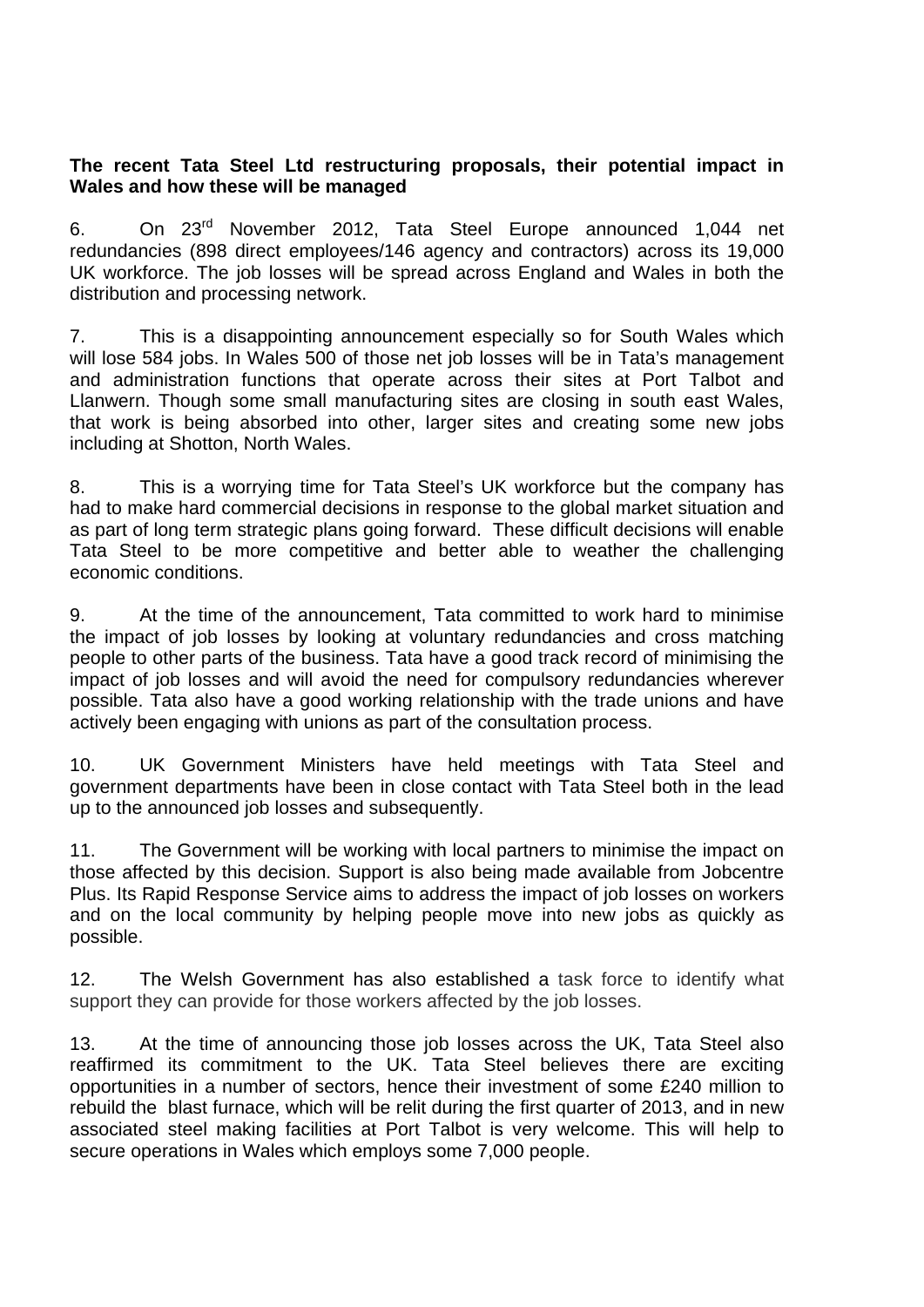14. Tata Steel also announced their plan to reopen the Hot Strip Mill at Llanwern. This will create 120 new jobs. In rationalising their distribution and service network they are also investing some £25 million to make the fewer, larger centres more efficient and competitive. Twelve of their existing hubs will be consolidated into six new hubs. One of those new hubs will be at Llanwern creating 65 new jobs.

# **UK Industrial Policy and support for Energy Intensive Industries**

## Strategic Partnerships

15. The Government maintains a strategic relationship management model to engage with a range of significant UK based companies such as Tata Group that includes Tata Steel

16. UK Government Ministers and officials have strong links with Tata Steel at both senior management and working levels. Officials regularly meet representatives of Tata Steel's commercial team to discuss both domestic and international opportunities.

17. UK Trade and Investment (UKTI) also has a programme of support for the UK manufacturing sector, including steel, in partnership with numerous stakeholders.

18. This includes organising UK groups at overseas trade shows, leading targeted trade missions and bringing potential buyers, investors and decision-makers to the UK to see our manufacturing capability first-hand.

19. The UKTI High Value Opportunities team is continuing to work with plants across the UK to access large projects overseas. Earlier this year UKTI helped Tata Steel to win a contract to supply steel to the Singapore Mass Rapid Transit system. They are pursuing similar opportunities in Malaysia.

## Infrastructure/Procurement

20. The 2012 update to the National Infrastructure Plan identifies a pipeline of over 550 projects valued at over £310bn to 2015 and beyond. This includes support for more than £9.4 billion of investment in the railway network between 2014 and 2019.

21. These projects should make a difference by stimulating demand for steel and thereby creating significant supply chain opportunities for UK steel producers. The Government has published detailed data on the infrastructure pipeline online, along with data on all Government construction projects.

22. In addition, Government Departments are working together to ensure that business has clarity over future public sector contracts. In November 2012 we published details of £84bn of future contracts. We are working with business, including the steel industry, to use this information to assess the strategic capabilities required in the supply chain.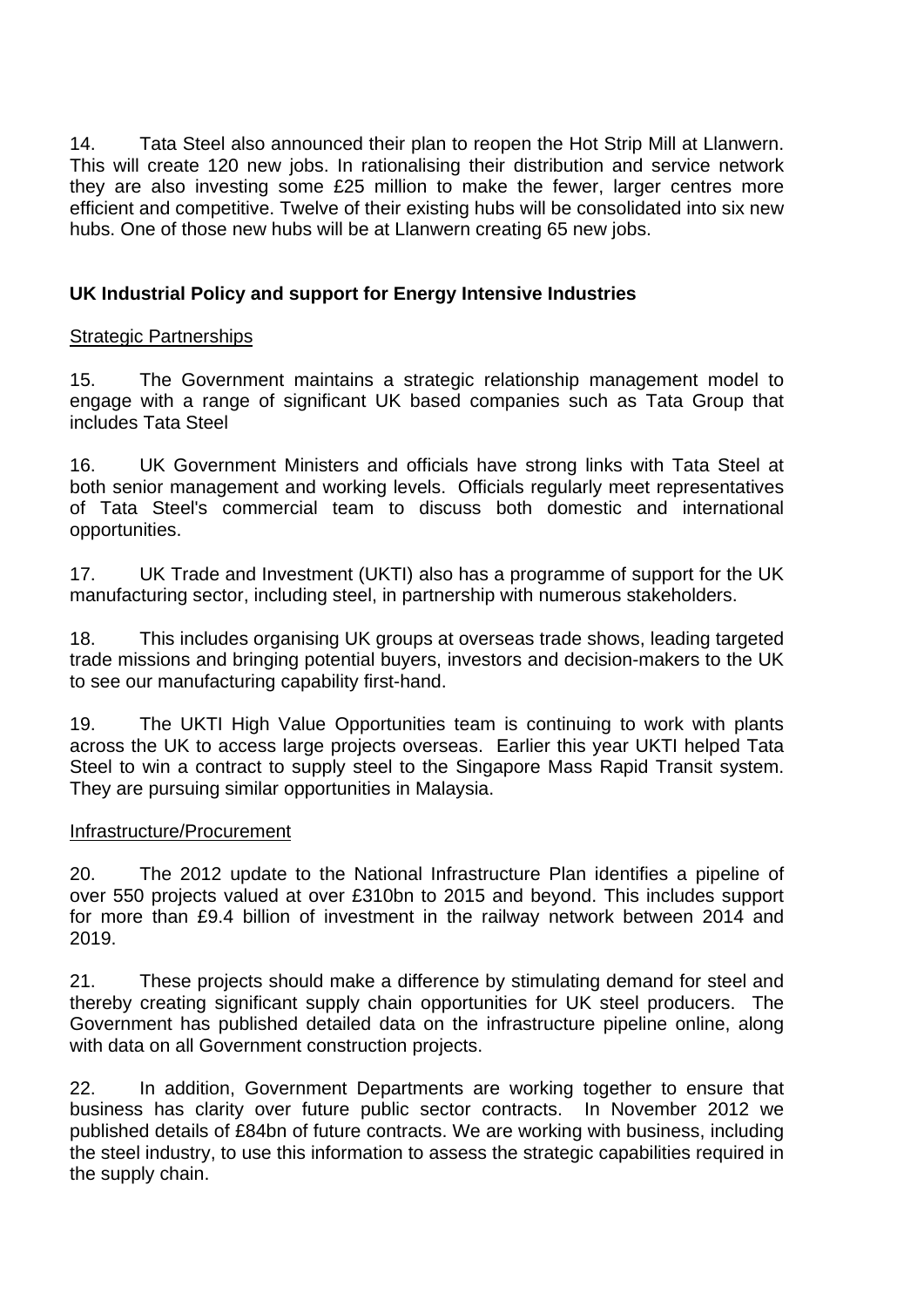## Supply chains

23. Steel remains an important underpinning material used by most industrial sectors and therefore an integral part of wider manufacturing supply chains. Tata Steel in the UK has had the opportunity to participate in projects selected for support under the Advanced Manufacturing Supply Chain Initiative. They are also able to be considered for support under the Regional Growth Fund where they meet the criteria. In addition Tata Steel has a seat on the Green Economy Council and been included on roundtable discussions on rail. Tata Steel is also involved in Ministerial led workshop discussions on advanced materials element of our work on eight Great British technologies.

#### Climate Change

24. The UK Government is committed to reducing carbon emissions consistent with meeting our legally binding targets – a reduction of greenhouse gas emissions by at least 80% by 2050.

25. This requires a transformation of the UK economy while ensuring secure, low carbon energy supplies to 2050. However, as we transition to a low carbon economy, we must be careful not to undermine the competitiveness of other UK industries.

26. Energy intensive industries are a vital element of a dynamic UK economy and have a big role to play in a green economy by providing many of the components for low carbon goods. For example, steel is part of the supply chain for wind turbines, automotive, aerospace and construction.

27. But it has to be recognised that our policies to support low carbon investment will also raise electricity prices. Electricity intensive industries who operate in international markets will feel this most acutely.

28. It is in this context that we announced in the 2011 Autumn Statement, a package to support energy intensive industries most at risk of being made uncompetitive by energy and climate change policies, so that we are able to protect jobs and reduce the risk of carbon leakage.

29. This package does not mean that we are not concerned about achieving greater energy efficiency in industry. For the most energy intensive industries including steel, energy efficiency will always be very important - because energy represents such a large proportion of their costs.

30. Following an evidence gathering process in spring 2012 and the publication of the European Commission's guidelines to member states, we published a public consultation in the autumn setting out our proposal for compensating the most electricity intensive industries for the indirect costs of EU ETS and carbon price support mechanism.

31. For EU ETS we are bound by the Commission's guidelines and we intend to compensate the most electricity intensive companies on this basis.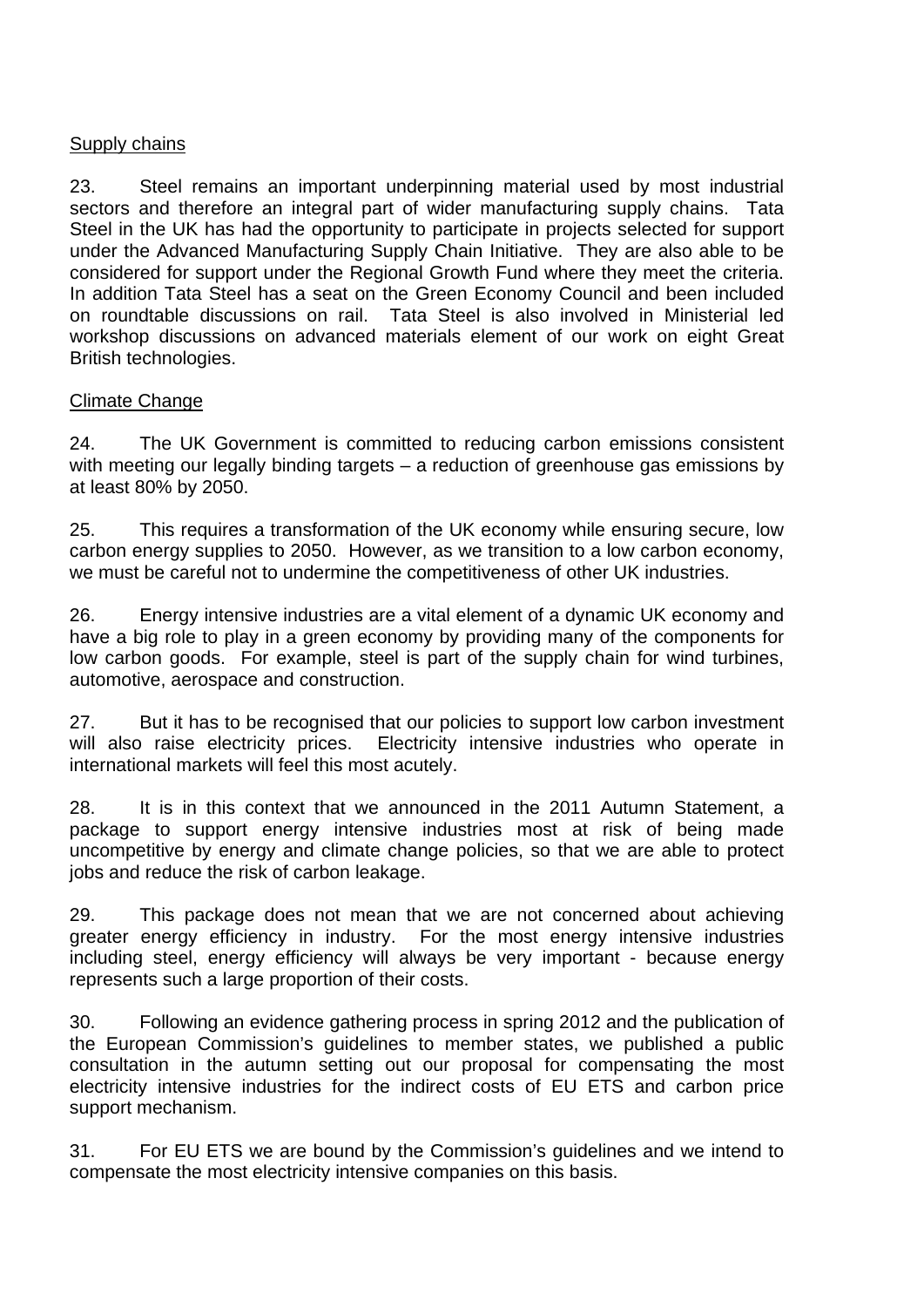32. For the Carbon price support mechanism, which is a UK only policy, we consider the Commission's approach to ETS compensation is a reasonable one to follow - we intend to base Carbon price support compensation on the same approach.

33. The consultation closed on the 21<sup>st</sup> December. Tata Steel and the wider steel industry have had clear opportunities to contribute their views and we will be considering all the responses and announce the final guidance on who will receive compensation and how they can apply in the Spring (2013).

34. As part of the introduction of the Energy Bill on 29 November 2012, Ed Davey announced that the Government would act to reduce the impact of electricity market reform policies on electricity intensive industries. Where price rises significantly impact the international competitiveness of electricity intensive industries an exemption will be considered, subject to further consultation and state aid considerations. Tata Steel and the wider steel industry will therefore have further opportunities to share their views with Government on these policies.

#### **Business rates**

35. Business rates is a devolved matter and therefore in Wales is a matter for the Welsh Assembly Government.

36. Tata Steel also operate in England, where business rates bills are calculated by reference to the property's rateable value. Rateable values for all properties including steel plants - are assessed on the basis of the annual rent that a tenant would be willing to pay for it on the open market.

37. All properties are assessed in a similar way to ensure that the burden of the non-domestic rate is shared fairly amongst businesses around the country. Bills are adjusted each year by the previous September's Retail Price Index which means that there has been no real terms increase in business rates since 1990. Most countries employ a basket of taxes for the stability and predictability that it provides. It is of course for each country to decide the tax raising balance between individual taxes.

38. Local authorities have the ability to provide local discounts and hardship relief to ratepayers subject to state aid considerations.

## **Freight Charges**

39. In May 2012, the Office of Rail Regulation (ORR) initiated a consultation on rail freight charges that aimed to balance payments for freight costs more fairly between businesses, taxpayers and passengers, since under current arrangements freight companies only pay a small proportion of those costs. The ORR considered extensive representations from the rail industry and its customers – including from Tata Steel – and published the results on Friday, 11 January.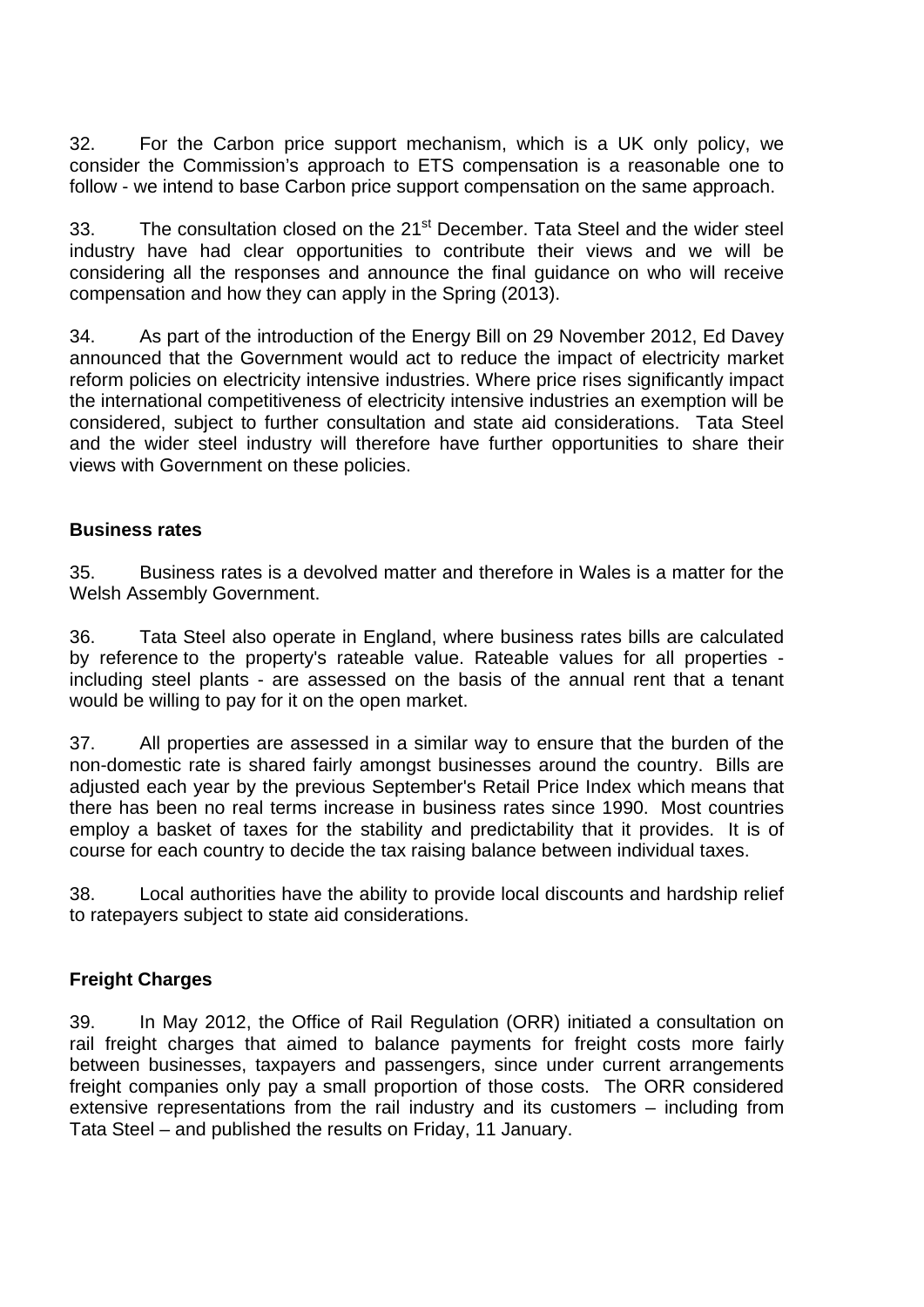- 40. The headline conclusions of the ORR announcement, is that they will:
	- proceed with setting an early cap for freight on the variable usage charge at a level of £1.68 per gross tone km (as they consulted on in May). This is a cap and they would expect the final level of the charge to be lower reflecting their challenge to Network Rail's costs in the full periodic review (which will conclude in October this year). But the ORR think this early cap would be helpful for industry's planning;
	- introduce a freight specific charge for electricity supply industry (ESI) coal, spent nuclear fuel and iron ore. But they have very closely listened to and acted on the concerns raised by the industry and its customers in their consultation and are:
		- o Not introducing a charge from other coal (non-ESI coal)
		- o Not introducing the charge at all until 2016
		- o Asking Network Rail to phase the charge in gradually after then so that the full levels of the charges will not be introduced until 2018
		- o Taking the lower end of the estimate of freight avoidable costs (which the charges seek to recover) so that the full level of the charges – above existing variable charges and the freight only line charge - (per 1000 gross tonne miles) will be £4.04 for ESI coal, £11.76 for spent nuclear fuel and £2.96 for iron ore. They also calculate that the iron ore rate is equivalent to £2.50 per thousand net tonne km (compared to the options the ORR consultants tested of £5, £10 and £15 per thousand net tonne km).

41. Though this will increase some costs on the steel sector ORR consider that the decision they have made will have little impact on steel in Wales as the freight specific charge will not apply to either the coal used in the steel industry or the steel that is produced.

# **The Role of the Welsh Government in supporting the steel industry in Wales**

42. The Welsh Government has an important role supporting the Steel industry in Wales. The Welsh Government maintains a strategic relationship management model to engage with a range of significant steel companies based in Wales. Tata Steel and Celsa manufacturing limited have both been identified as anchor businesses by the Welsh Government. This means that Welsh Government Ministers and officials have strong links with Tata Steel and Celsa at both senior management and working levels.

43. The Welsh Government has been in discussions with the management from Tata Steel and following the announced job losses, the Welsh Government established a task force to identify what support they can provide for those workers affected.